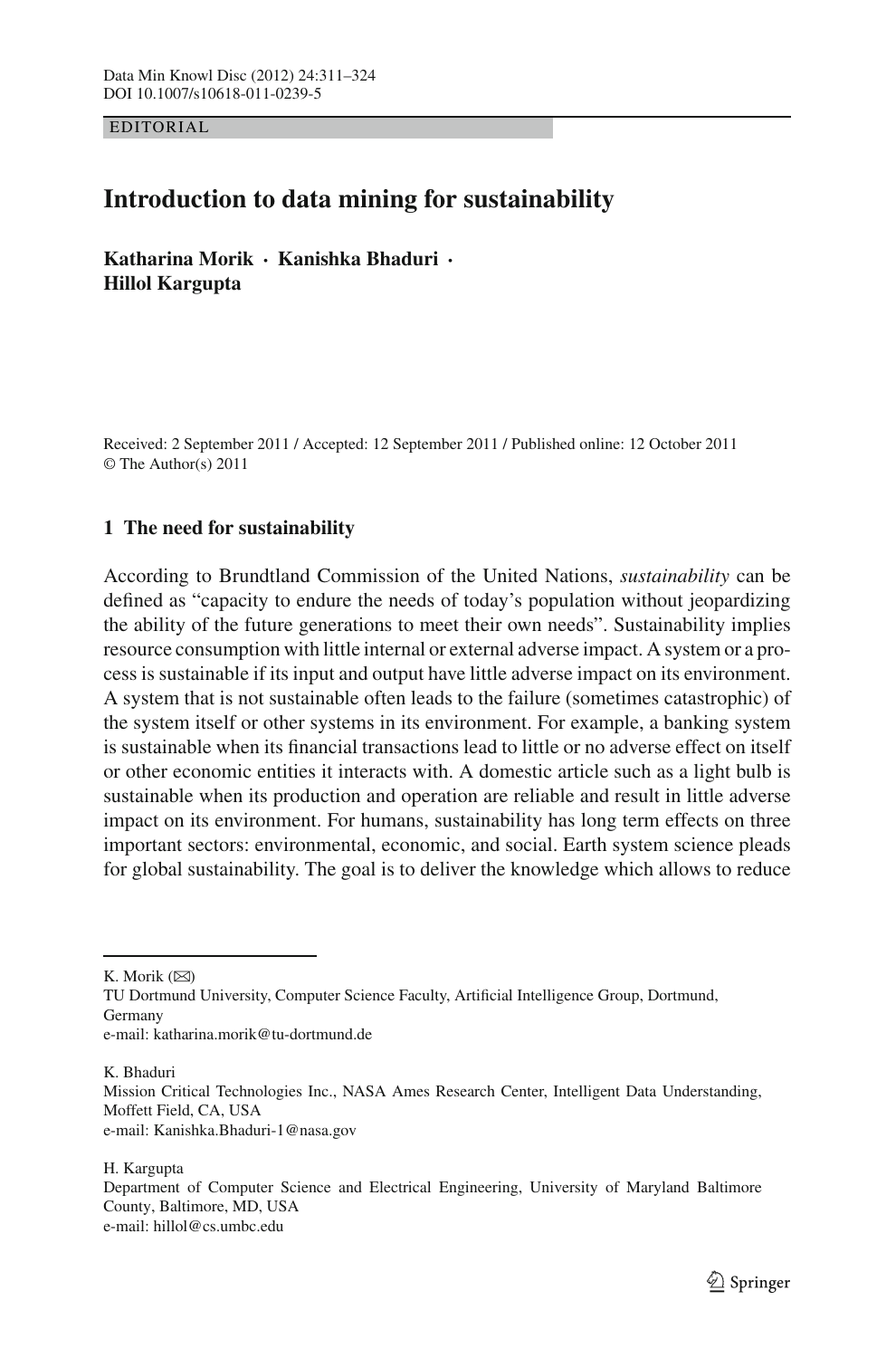global environmental risks. In this special issue, data mining techniques are presented that explore and analyze environmental spatio-temporal data or help to design and operate better sustainable systems.

The introduction is structured as follows. First we describe the particular challenges and tasks of data mining for sustainability (Sect. [2\)](#page-1-0). An overview of data mining in the earth sciences indicates work towards the identified tasks (Sect. [2.1\)](#page-3-0). Data mining for the design and control of sustainable systems is illustrated by transportation issues and energy-awareness (Sect. [2.2\)](#page-6-0).

As a service section, we include an overview of organizations that provide data mining with data repositories (Sect. [3\)](#page-7-0). This might inspire others to apply their algorithms to the wealth of environmental data.

We conclude with an overview of this issue's articles (Sect. [4\)](#page-11-0).

### <span id="page-1-0"></span>**2 Data mining tasks and problems**

The earth sciences acquire and manage a large variety of data, based on satellites, aircrafts, ships, buoys, autonomous underwater vehicles. Diverse sensors deliver the data, ranging from accelerometer, seismic sensors, radiometers, measures of light level, temperature, humidity, soil moisture to cameras, video cameras. Sensor networks report to a central base station and may share their data with other nodes which allows to ad[apt](#page-13-0) [their](#page-13-0) [measuring](#page-13-0) [behavior](#page-13-0) [\(for](#page-13-0) [an](#page-13-0) [overview](#page-13-0) [of](#page-13-0) [such](#page-13-0) [projects](#page-13-0) [cf.](#page-13-0) Hart and Martinez [\(2006\)](#page-13-0)). Engineering approaches measure technical processes at various, distributed locations in order to minimize the resource consumption. In addition to the large amount of data and their distribution, the measure process needs to be understood, managed and controlled. The data collections of environmental and engineering approaches to sustainability are challenging data mining in various ways. The *challenges* are in particular the following:

*Scalability* Most of the data sets are tremendously large. Since scalability has been a key challenge of data mining from its very beginning, most of the algorithms are evaluated w.r.t. scalability. The listed repositories in Sect. [3](#page-7-0) offer real-world data for testing the scalability of algorithms.

*Integration* Several data sets measure the same event. Mapping of the measurements that are distributed over several sources to events is a difficult task, since the sources may use different time, space, bandwidth granularities.

*Distributed data mining* Even if the observations of different data sets can easily be mapped, pushing them into one central repository is prohibited by their large size and communication cost. Hence, distributed data mining is on demand.

*Real-time prediction* Timely warning is necessary, for instance, in the context of disaster management and risk assessment. The online application of an offline learned model may be sufficient, but often a streaming data or online algorithm is used.

*Spatio-temporal data* The possibly high-dimensional data sets are organized into spatial and temporal neighborhoods. The relation between these two orderings must be taken into account by the mining algorithms. Spatio-temporal data mining chal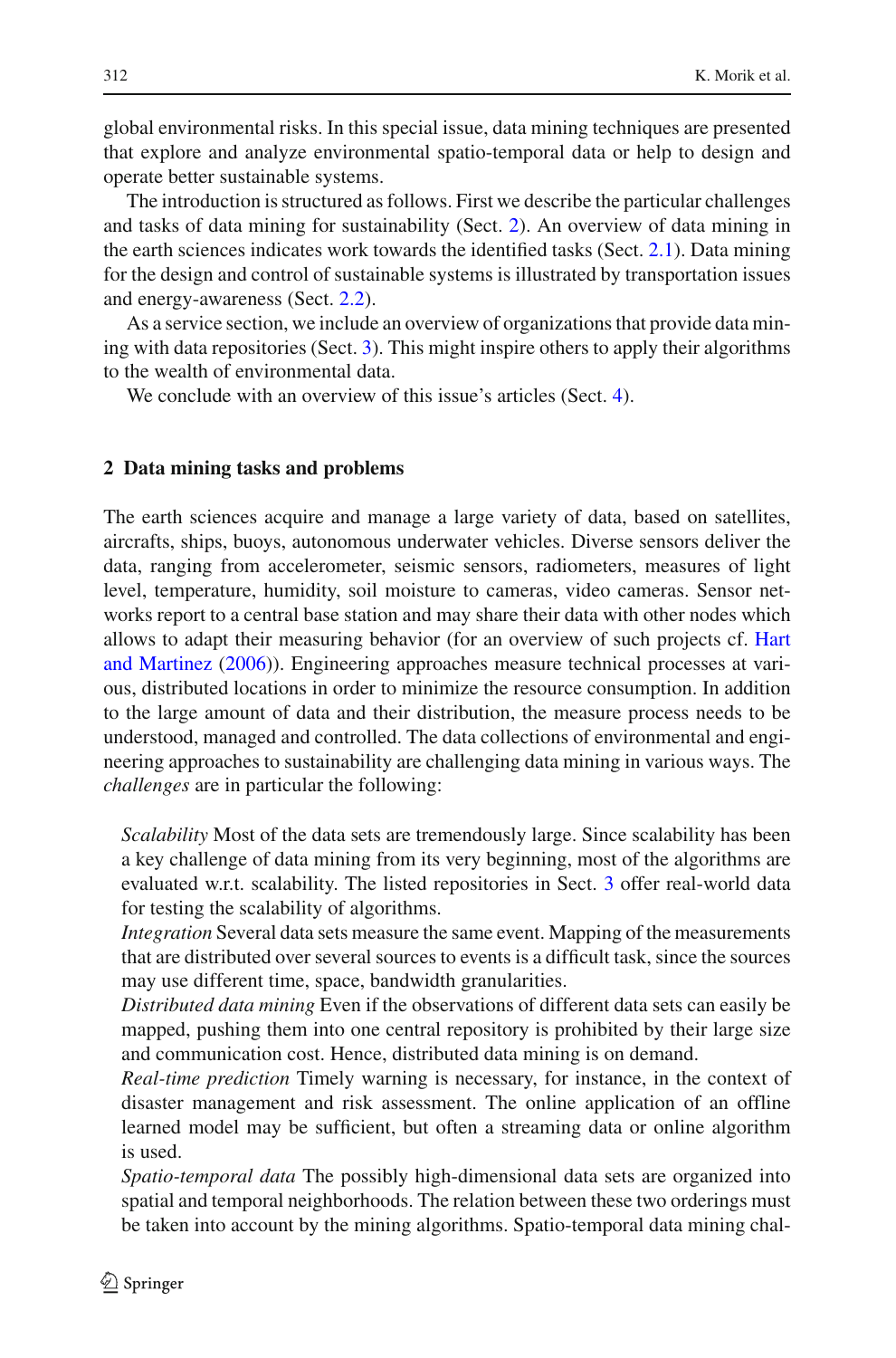lenges are described in [Ganguly and Steinhaeuser](#page-13-1) [\(2009\)](#page-13-1) together with a case study on heat wave data.

*Understandability* Many tools have been developed that display the data in different views and allow for interactive analysis (cf. the above listed sites of organizations in earth science). Mapping found patterns on Google maps, for instance, helps to understand the data. Since the complexity of several data generating principles often exceeds human capabilities of understanding, decomposing the data or factorization helps to single out aspects. Understandability is stressed by [Schwabacher et al.](#page-13-2) [\(2007\)](#page-13-2).

The goal of earth sciences is the understanding of global and local processes in geosciences, climate sciences, and biosciences. A better understanding is supposed to be a prerequisite for better sustainability. Several institutes work on simulations that model the earth system. The integration of more specific models for weather, land, oceans, and atmosphere is supposed to enhance predictions [\(Ferraro et al. 2003](#page-12-0)). Models can also be built using statistical and data mining methods. In a study on machine learning for sustainability, the term "ecosystem informatics" has been used for stressing computational aspects [\(Dietterich et al. 2009](#page-12-1)). Here, we roughly distinguish the following areas of an *environmental approach* to sustainability:

*Disaster management* Risk analysis concerning Tsunami, earth quake, volcanic eruption, landslides, fire outbreak is necessary in order to take appropriate measures on time.

*Climate* Weather forecast has a long tradition and is constantly put forward regarding the interaction of atmosphere, ocean, and land. Weather forecast is crucial for agricultural management and other economic enterprises. Nowadays, the debate on climate change asks if the weather processes are stationary, or not.

*Natural resources* Water, agricultural, and forestry management aim at keeping the biological systems diverse and productive. Biodiversity has become a hot topic at an international level.

Another approach to sustainability is to enhance the management of human consumption of resources. As an *engineering approach*, it aims at controlling processes such that natural resources are conserved. Data are acquired about economic processes, traffic and transport processes, social behavior, urban planning, and individual lifestyles. Also computation and its energy consumption is under investigation. A view of data mining towards distributed sensor measurements also for sustainability can be found in the book [\(May and Saitta 2010\)](#page-13-3).

Data analysis contributes to both, the environmental and the engineering approach. Given the storage of measured or simulated data, the main *tasks of data mining for sustainability* are:

*Data exploration and visualization* Several tools are available from the earth science web sites, e.g., from NCAR, there is the Man computer Interactive Data Access System (McIDAS) and the package GEMPAK for meteorological data. Such tools ease the data access. Principal component analysis and singular value decomposition and simple statistics are often used in data inspection and as a preprocessing step for further analysis. Visual analytics is a key to a first analysis [\(Andrienko et al. 2010](#page-12-2)).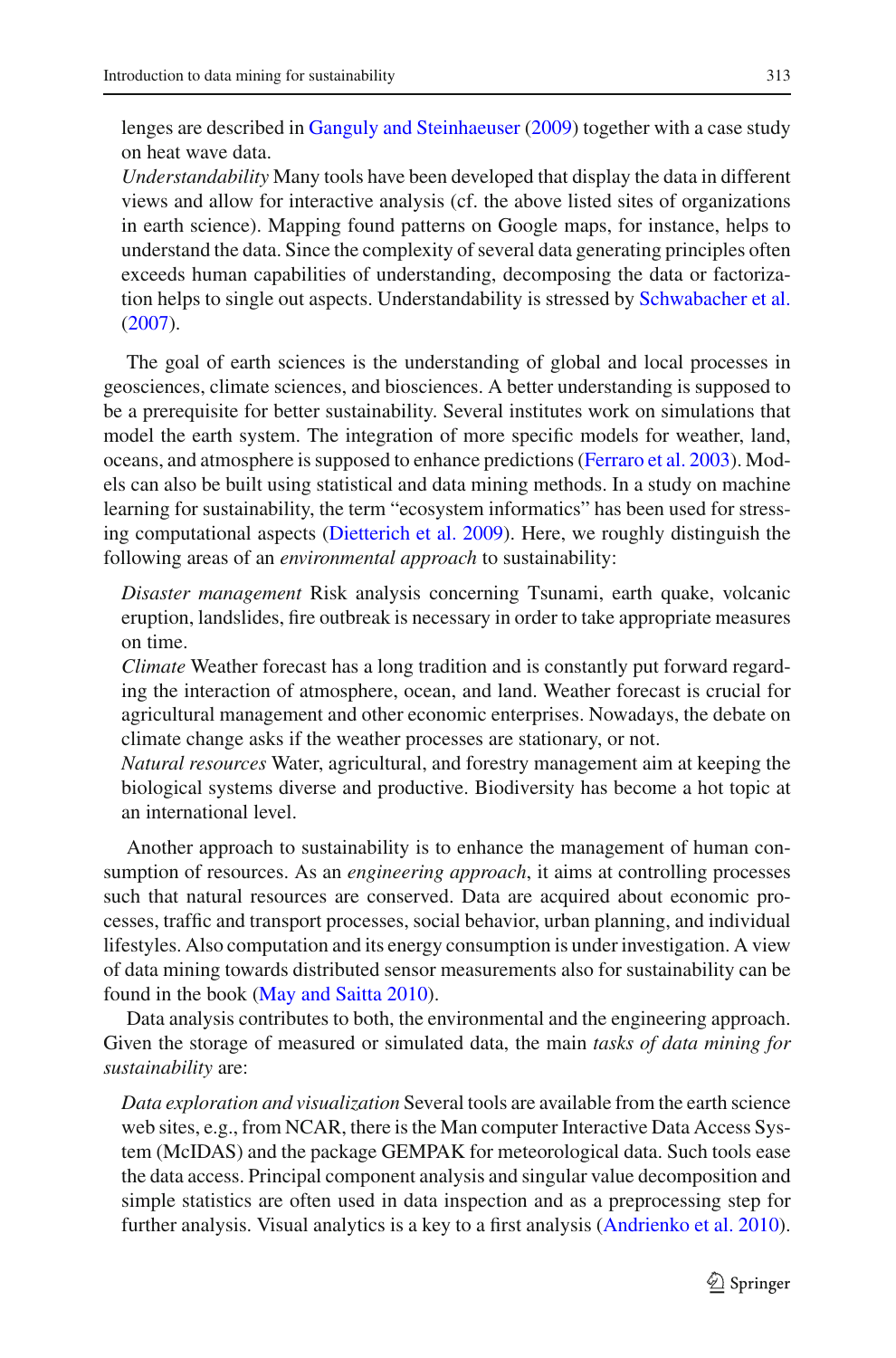Interactive exploration of spatio-temporal data [\(Andrienko et al. 2009](#page-12-3)) contribute to the first step of data analysis, as well.

*Pattern mining* Unsupervised techniques for detecting frequent patterns or highdensity regions, both, in time and space, deliver findings that are of interest in their own right or form the basis for further analysis.

*Anomaly detection* Since the interesting patterns are rare, the mining task can be considered outlier detection. Without the negative connotation of outliers, we may also be named lo[cal](#page-13-5) [patterns](#page-13-5) [as](#page-13-5) [opposed](#page-13-5) [to](#page-13-5) [global](#page-13-5) [patterns](#page-13-5) [\(Morik et al. 2005](#page-13-4)[;](#page-13-5) Furnkranz and [Knobbe](#page-12-4) [2010](#page-13-5)[\).](#page-12-4) [An](#page-12-4) [overview](#page-12-4) [of](#page-12-4) [methods](#page-12-4) [for](#page-12-4) [anomaly](#page-12-4) [detection](#page-12-4) [is](#page-12-4) Chandola et al. [\(2009\)](#page-12-4).

*Prediction and forecast* Prediction and forecast in the earth sciences is often based on simulations. Data mining tasks are classification and regression. Sometimes, these unsupervised methods are a prerequisite for anomaly detection.

We may think of data mining for sustainability in terms of a matrix with the topics of the environmental and engineering approaches as columns and the tasks of data mining as rows. All entries in this matrix face at least some of the challenges. In the following, we illustrate the field of data mining for sustainability along these lines.

#### <span id="page-3-0"></span>2.1 Environmental approaches

*Data exploration and visualization* In the area of biodiversity and biological resource management, the standard is to use simple statistical techniques. The impact of soil parameters for plant productivity or succession has been investigated. For instance, 147 plots were chosen in nitrogen limited soil grassland and the number of plant species in each plot was controlled. Then, scores for the productivity of plants were correlated and, hence, shown that more diverse plant communities are more productive [\(Tilman et al. 1996](#page-13-6)). Another study inspects soil parameters using statistics and simulation with respect to plant succession, recolonization mechanisms, functional grou[p](#page-12-5) [interactions,](#page-12-5) [mycorrhizal](#page-12-5) [diversity](#page-12-5) [and](#page-12-5) [function,](#page-12-5) [and](#page-12-5) [food](#page-12-5) [web](#page-12-5) [analysis](#page-12-5) [\(](#page-12-5)Blanke et al. [2007\)](#page-12-5). Such statistical methods are only possible for very small data sets, both in the number of examples and features. Currently, earth sciences are busy with sensing, storing, and managing very large data volumes. If these data volumes are to be used, scalable methods from data mining are required.

Analysis is made in a close human computer interaction, where the computer merges measurements from diverse sources and displays them and the user interprets the images. For instance, at the Center for Satellite-based Crisis Information (DLR, Germany), the risk assessment of regions regarding Tsunami is developed (see Fig. [1\)](#page-4-0). However, this close interaction with human experts makes current data volumes a problem. Hence, data mining is in demand. An approach to exploit data mining methods for better human–computer collaboration in data analysis can be found in this issue [\(Thurau et al. 2011](#page-13-7)).

*Pattern mining* One of the first data mining contributions to climate investigations is [Kumar et al.](#page-13-8) [\(2001](#page-13-8)). A sequence of earth shots is preprocessed using Fourier transform and Singular Value Decomposition. A monthly Z-score is extracted as a useful feature. Moving average over the time series removes seasonal variations. Frequent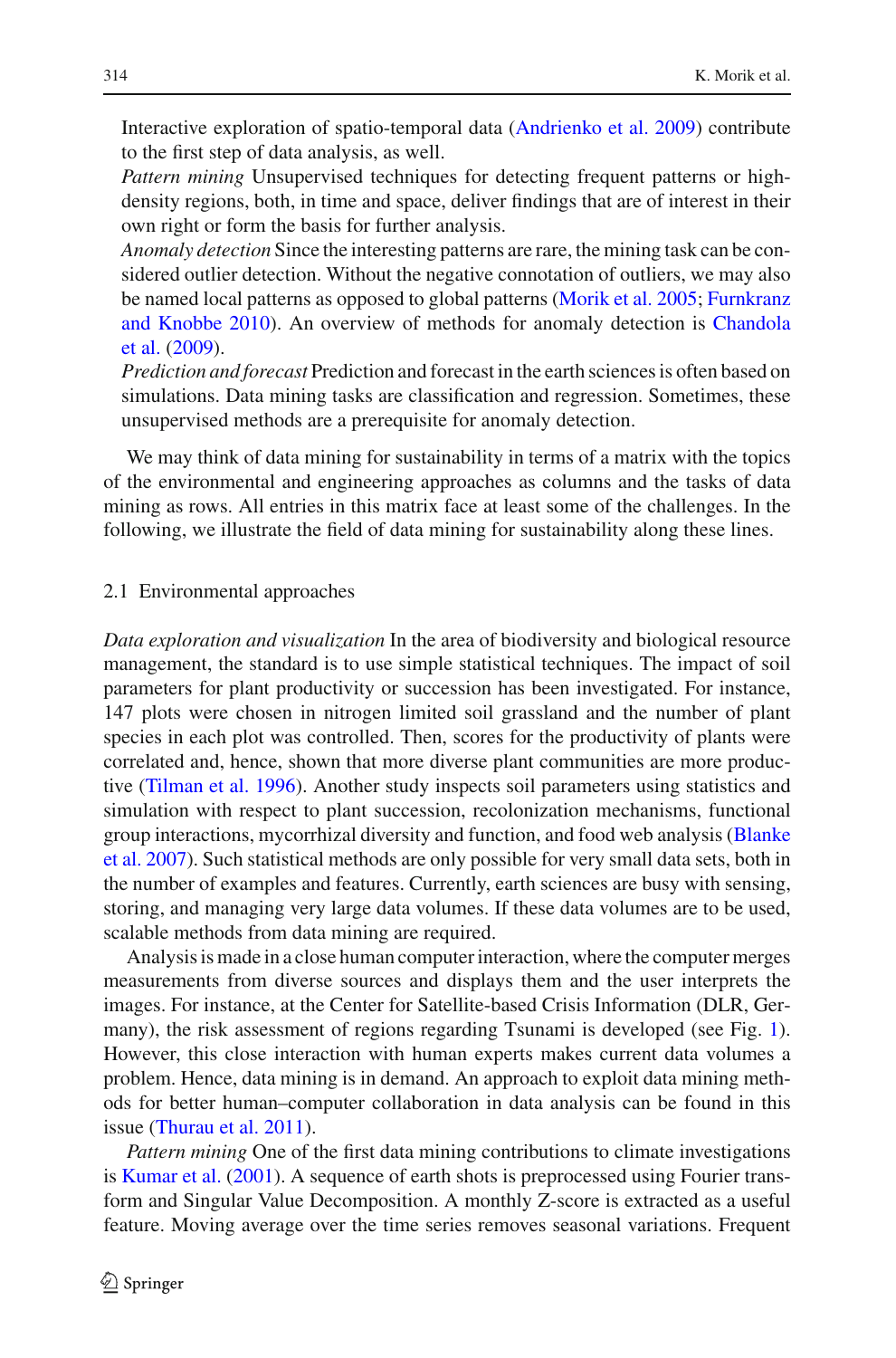

<span id="page-4-0"></span>**Fig. 1** The Tsunami risk assessment mapped on the map of Denpasar (Bali) [\(http://www.zki.dlr.de/system/](http://www.zki.dlr.de/system/files/media/filefield/image/risk_map.jpg) files/media/filefield/image/risk map.jpg), a result of the German-Indonesian Tsunami Early Warning System project

set mining and K-Means Clustering is applied so that separate regions of land and ocean are constructed that show seasonal patterns and associations between land and ocean. The seasonal patterns are contrasted by anomaly regions.

Steinbach et al. [\(2003](#page-13-9)) frame the problem of determining summaries of time series. Grouping together regions of similar behavior has been performed carefully by geo science, developing indices such as NIN 1+2, which expresses the average sea surface temperature anomaly off the coast of Peru. Such hand-crafted indices are correlated with climate anomalies, e.g., heavy rainfall or drought. Using Principal Component Analysis or Singular Value Decomposition builds indices more easily. Based on Sea Surface Temperature data or Sea Level Pressure, several indices have been formed. However, these methods find orthogonal and strong signals, hence, not all relevant indices are detected. In contrast, clustering is capable of detecting patterns that fall into the same subspace or overlapping subspaces. The Shared Nearest Neighbor (SNN) algorithm redefines similarity between points in terms of how many nearest neighbors the two points share. This results in core points around which clusters build. The advantage is that the number of clusters is automatically determined (the number of core points). Clusters of low density in uniform regions can be found. Based on SST data, an ocean index was developed by SNN. These clusters can be interpreted and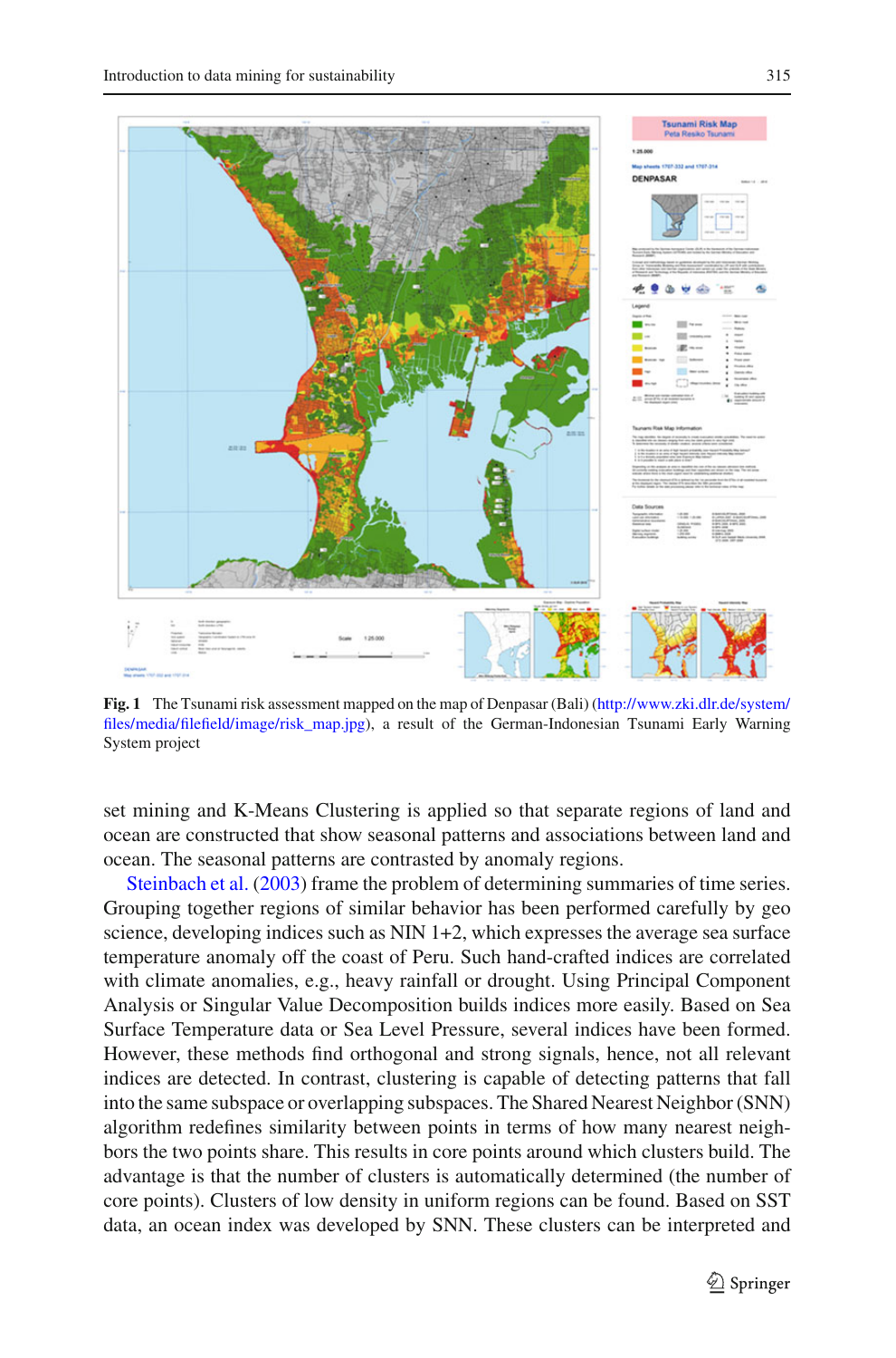correlate with known indices. It was shown that SNN clusters outperformed SVD results. A follow-up paper investigates the correlations of ocean indices and land temperature [\(Boriah et al. 2004\)](#page-12-6).

*Anomaly detection* Using time series techniques for change detection regarding seasonal effects [\(Boriah et al. 2008\)](#page-12-7), validation of fire events using the California fire database. The variable vegetation index (EVI) indicating "greenness" of vegetation is based on the Moderate Resolution Imaging Spectroradiometer (MODIS). It is given for the time span February 2000 until January 2006. The task is to detect level changes. Recursive Merging Algorithm on time series of 380,400 locations:

- 1. compare *year<sub>i</sub>* and *year<sub>i+1</sub>* and store the distance—this handles the seasons;<br>2. recursively merge the most similar years until only one annual cycle is left.
- recursively merge the most similar years until only one annual cycle is left.
- 3. Output the change score for each location: ration of maximal and minimal distance over the years.
- 4. Manually inspecting the few events with the highest score.

Scalability of [outlier](#page-12-8) [detection](#page-12-8) [has](#page-12-8) [been](#page-12-8) [investigated](#page-12-8) [in](#page-12-8) [data](#page-12-8) [mining](#page-12-8) [\(cf.](#page-12-8) [e.g.,](#page-12-8) Bay and Schwabacher [\(2003](#page-12-8)), [Ramaswamy et al.](#page-13-10) [\(2000\)](#page-13-10)). A new method builds on distributed data mining in order to achieve scalability together with handling the distributed storage of data. Detecting anomalies in satellite data from the MODerate-resolution Spectroradiometer (MODIS) imaging is investigated concerning the impact of parallel processing [\(Bhaduri et al. 2010\)](#page-12-9). The approach scales well, because the 1class-SVM [\(Schoelkopf et al. 2001\)](#page-13-11) is trained in parallel on each of the features. An outlier with respect to one feature is considered an outlier also in the high-dimensional model. Then, the global model is adjusted using the found local outliers. The procedure is very accurate (98.33–99.79%) compared to the non parallel version and is communication efficient. Anomalies due to diverse causes could successfully be detected in the satellite images of California.

Analyzing the daily global air temperature from heterogeneous sensors from 1950 to 1999 [is](#page-12-10) [to](#page-12-10) [point](#page-12-10) [at](#page-12-10) [spatial,](#page-12-10) [temporal,](#page-12-10) [and](#page-12-10) [spatio-temporal](#page-12-10) [outliers](#page-12-10) [\(](#page-12-10)Das and Parthasarathy [2009](#page-12-10)). K-Means and Principal Component Analysis are used to find regions which are similar w.r.t. climate trends. This unsupervised learning is a prerequisite for the following prediction task. Support Vector Machines and Neural Networks are used for predicting climate behavior.

*Prediction and forecast* The prediction of which crop farmers will decide to grow on their land, allows to better manage water resources. Given socio-economic data from a farmers' survey, including the farmers' assessment of the soil and use of irrigation, a decision tree is learned which predicts the farmers's choice [\(Ekasingh et al. 2005](#page-12-11)). Accordingly, the irrigation water of the district can be planned. Water management is also concerned in a study of stormwater tanks where the fill level is predicted using genetic programming [\(Flasch et al. 2010](#page-13-12)).

The effect of emissions from fire on air quality and climate is investigated in [Mazzoni et al.](#page-13-13) [\(2006](#page-13-13)). Given measurements of the Terra Multi-angle Imaging SpectroRadiometer (MISR), $<sup>1</sup>$  smoke plumes are to be identified and distinguished from</sup> clouds or other types of aerosols. The data are enriched by the MODerate-resolution

<span id="page-5-0"></span><sup>1</sup> Data come from NASA Data Active Archive Center DAAC.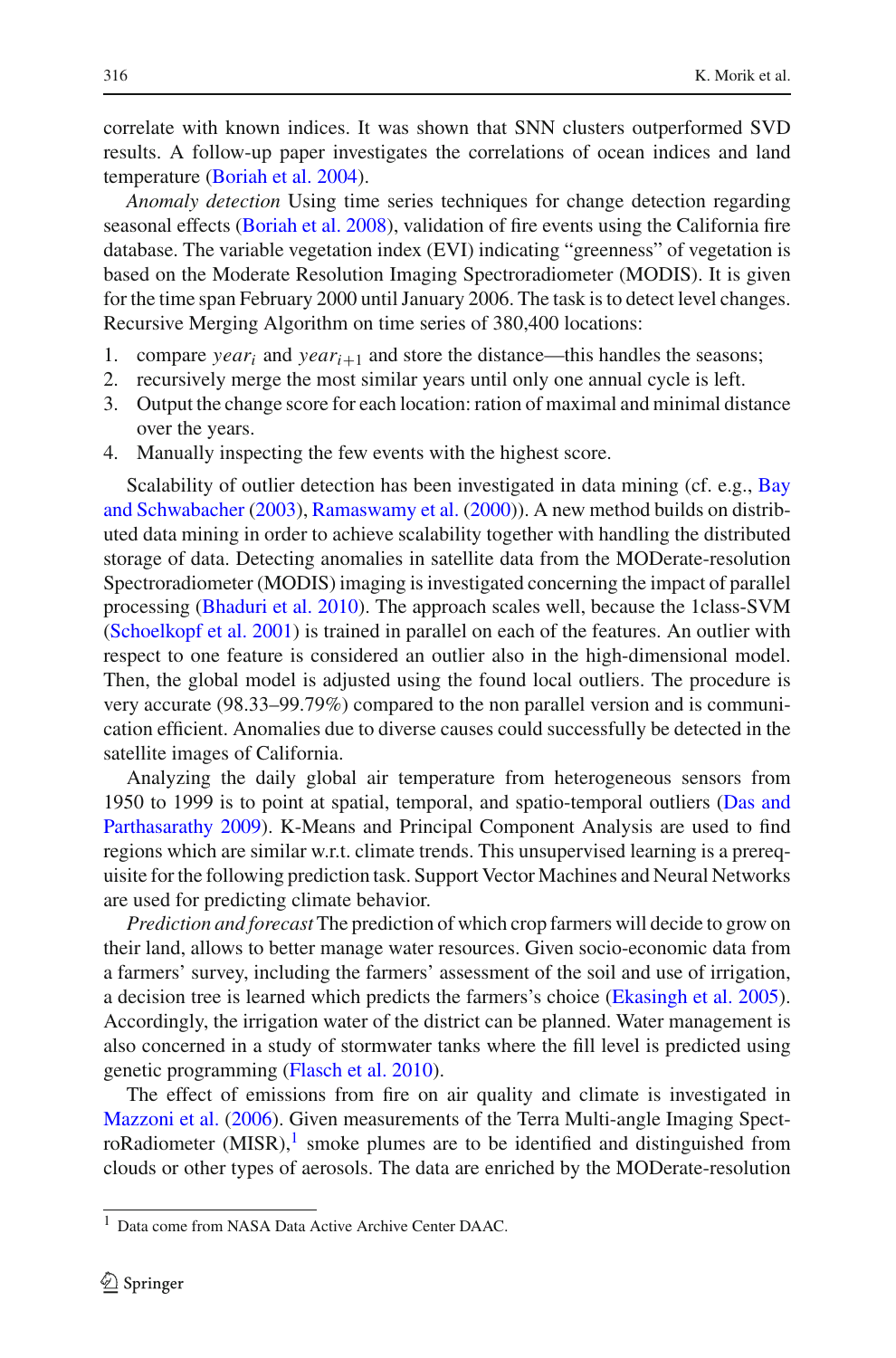Spectroradiometer (MODIS) that is located on the same Terra spacecraft as is MISR but delivers data about fire.<sup>[2](#page-6-1)</sup> In these data together with meteorological data plumes are to be discovered and their direction and injection height to be retrieved. Within the large amount of data there are only few smoke plumes. As a rough first pruning, a standard feature of MODIS classifies each pixel as fire, cloud, water, or land. All non-fires are no longer considered, rejecting about 82% of the data. Now, the corresponding pixels of fire regions in MISR images are more carefully inspected. A few scenes are manually labeled as cloud, smoke, dust, land, water, and ice or snow. From these few examples, the support vector machine trains a classifier for the six classes. Since recall is far more important than precision here, the classifier is biased in favor of smoke. The shape of a plume is determined by an additional brightness threshold. For a detected plume its height is calculated, enhanced by a wind correction. The distance from the plume source is related to the plume's height.

Forecasting storm, particularly mesocyclones, has been investigated using neural netw[orks,](#page-13-14) [clustering,](#page-13-14) [and](#page-13-14) [image](#page-13-14) [processing](#page-13-14) [based](#page-13-14) [on](#page-13-14) [weather](#page-13-14) [data](#page-13-14) [and](#page-13-14) [simulations](#page-13-14) [\(](#page-13-14)Li et al. [2008](#page-13-14)). The main achievement is the connection between data acquisition and data mining, in that data can trigger the data analysis. Another contribution to storm prediction using machine learning methods can be found in this issue [\(Stojanova et al.](#page-13-15) [2011\)](#page-13-15).

# <span id="page-6-0"></span>2.2 Engineering approaches

A more engineering type approach considers the control of processes such that resources are conserved. The engineering approach can be applied to scientific as well as commercial data. Reducing the footprint of our activities and saving energy has become a hot topic. An important area is transportation and traffic. We illustrate this application by one representative, the system MineFleet [\(Kargupta et al. 2010](#page-13-16)). MineFleet is a commercially available data mining system for commercial fleets. MineFleet analyzes high throughput data streams onboard the vehicle, generates the analytics, sends those to the remote server over the wide-area wireless networks and offers them to the fleet managers using stand-alone and web-based user-interface. It has several capabilities which aim at better fleet management and reduce green house emissions. The data collected from each vehicle is analyzed locally and then significant components of the data are transmitted to the Minefleet server. Minefleet consists of the following key modules:

- *Predictive health monitoring* This method processes the diagnostic data coming from the vehicle data bus and correlates with the maintenance data to build a predictive model. However, since a car may operate in many regimes, instead of building one model, a separate one is built for each regime. A number of health tests are executed against this current model and an alarm is raised whenever the current data does not fit the model.
- *Fuel consumption analysis* Minefleet system has the capability of computing the fuel economy of a vehicle/fleet, performing trend analysis of various kinds, and

<span id="page-6-1"></span><sup>2</sup> Data come from Earth Resources Observation and Science Data Center.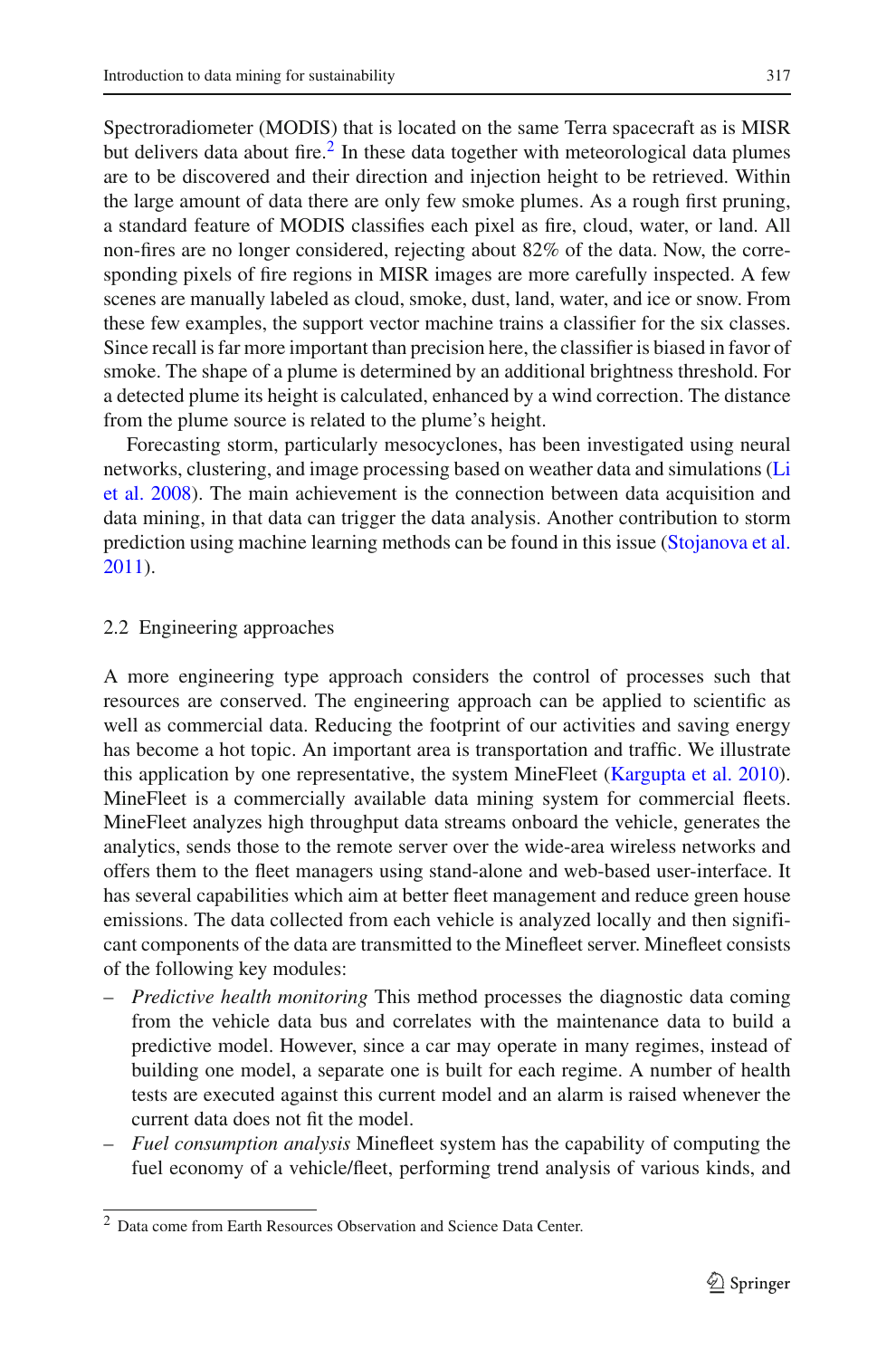correlating them with various vehicle and driver performance parameters. Since fuel combustion is one of the main sources of green house emissions, any small reduction in fuel savings helps in reducing global warming.

- *Driver behavior monitoring* This module of Minefleet identifies the speeding, braking, idling characteristics of the driver and use that for driver retraining policy execution. It also assigns performance measures to the drivers based on various characteristics and identify outlier drivers. Finally it can identify unusual maintenance operations caused by suboptimal driver performance.
- *Emission monitoring* Greenhouse gas (GHG) emissions that contribute to climate change are a global problem. Although future concentrations, damages and costs are unknown, it is widely recognized that major emissions reduction efforts are needed. Of the four primary GHG under scrutiny, carbon dioxide  $(CO<sub>2</sub>)$ , and the need to lower carbon emissions in general, is of paramount concern. It is estimated that transportation activities are responsible for approximately 25% to 30% of total U.S. GHG emissions, with the on-highway commercial truck market accounting for over 45% of transportation GHG. However, the transportation sector emissions remain almost entirely unaddressed with respect to GHG and  $CO<sub>2</sub>$  reduction. Minefleet can measure the emissions data in real-time, correlate that with the vehicle performance and traffic data using advanced statistical and machine learning-based techniques such as clustering, predictive modeling, correlation analysis and eigen analysis. These analytics can be used to offer a new generation of decision support tools to develop fleet and greenhouse gas emissions management policies.

Computing itself consumes energy and, hence, becomes subject to acquiring data of resource consumption. Green computing analyzes the data of computing centers (cf., e.g., [Marwah et al. 2009\)](#page-13-17). At a finer granularity, program codes and operating systems are inspected. Energy-aware codes (e.g., [Lorenz et al. 2001](#page-13-18)) and memory organizations (e.g., [Steinke et al. 2002](#page-13-19)) are investigated. Measurements of different architectures and platforms are compared regarding their energy consumption. First studies apply data analysis methods. For instance, detecting usage patterns in system call data allows to adapt the operating system of ubiquitous systems (including mobile phones) such that energy is saved [\(Fricke et al. 2010](#page-13-20)).

### <span id="page-7-0"></span>**3 Organizations, projects, data repositories, and tools**

In this section we present a brief listing of some projects and groups who are performing active research pertaining to the field of sustainable systems (environmental, economic, and social). We also present several datasets related to these projects and encourage users to apply advanced knowledge discovery algorithms to the data.

1. *Institute name* University of Minnesota, USA

*url* [\(http://climatechange.cs.umn.edu/index.php,](http://climatechange.cs.umn.edu/index.php)[http://gopher.cs.umn.edu/\)](http://gopher.cs.umn.edu/) *Description* Climate change is one of the most critical challenges facing the human society today. However, there is considerable uncertainty in understanding these changes due to the limited capabilities of the existing low fidelity physics-based models of the Earth system. On the contrary, huge volumes of observational data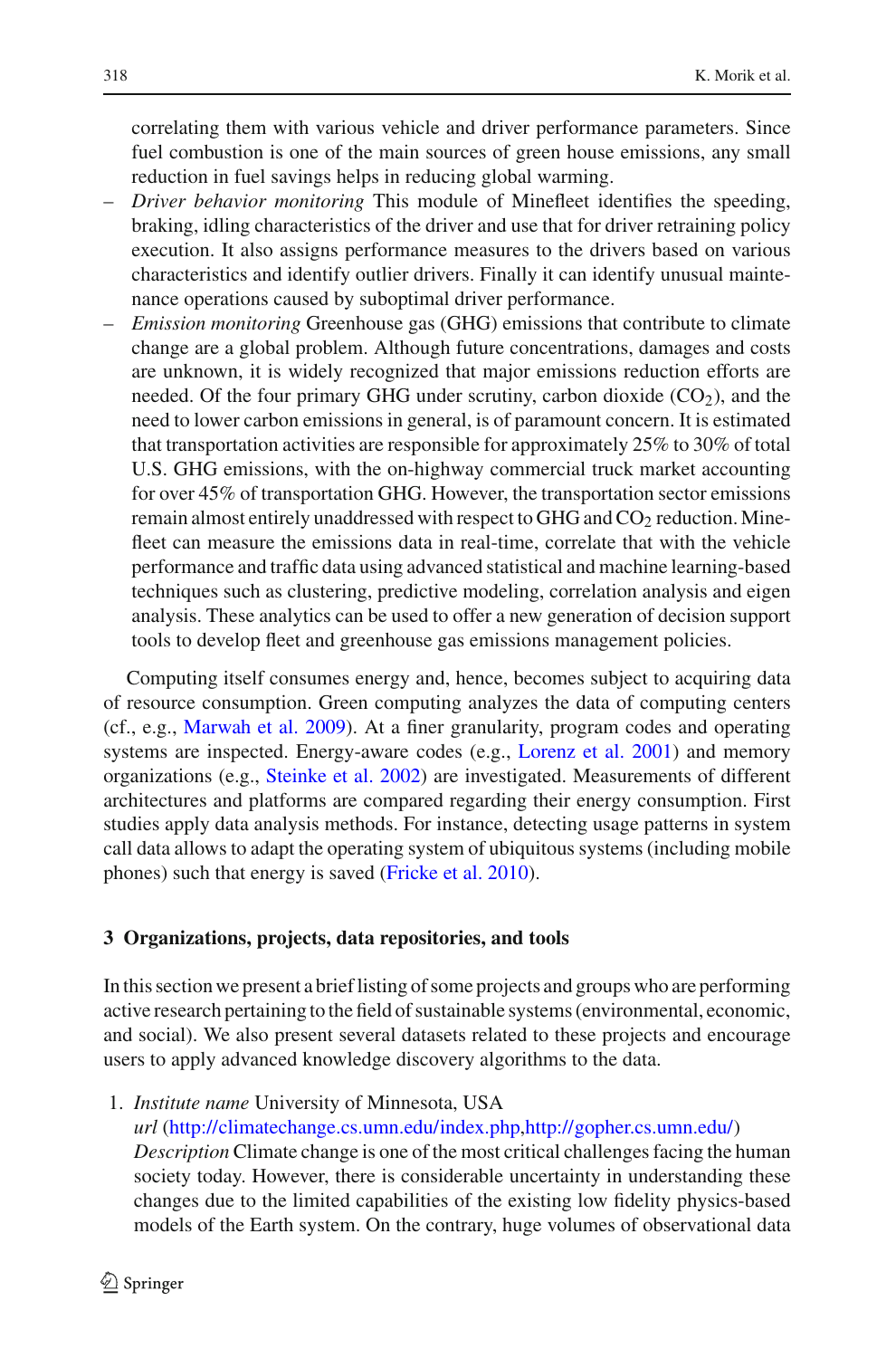is available from satellite and ground-based sensors recording the atmospheric, oceanic, and terrestrial processes, and physics-based climate model simulations. The goal of this project is to apply advanced data mining techniques in order to discover the not yet known climate phenomenon from such massive volumes of data.

Another project focuses on global warming. This project is looking at the following 4 sub areas: (1) Data Mining for the Discovery of Ocean Climate Indices, (2) Discovery of Patterns in the Global Climate System, (3) Finding Spatio-Temporal Patterns in Earth Science Data, and (4) Clustering Earth Science Data: Goals, Issues and Results.

*Data links* Investigating climate change uses data from a variety of sources. The National Oceanic and Atmospheric Administration (NOAA) [\(http://www.noaa.](http://www.noaa.gov/) [gov/\)](http://www.noaa.gov/) publishes many climate datasets. One of the most popular among them is the NCEP/NCAR Reanalysis 1 dataset which is available at [http://www.esrl.noaa.](http://www.esrl.noaa.gov/psd/data/gridded/data.ncep.reanalysis.html) [gov/psd/data/gridded/data.ncep.reanalysis.html.](http://www.esrl.noaa.gov/psd/data/gridded/data.ncep.reanalysis.html) Also this project uses the MO-DIS (or Moderate Resolution Imaging Spectroradiometer) dataset which is a key instrument aboard the Terra and Aqua satellites. Terra's orbit around the Earth is timed so that it passes from north to south across the equator in the morning, while Aqua passes south to north over the equator in the afternoon. Terra MODIS and Aqua MODIS are viewing the entire Earth's surface every 1–2 days, acquiring data in 36 spectral bands and in resolutions of 250 m, 500 m and 1 km. There are many data products derived from MODIS observations which describe features of the land, oceans and the atmosphere that can be used for studies of processes and trends on local to global scales. The link to data download can be found at: [http://](http://modis.gsfc.nasa.gov/data/) [modis.gsfc.nasa.gov/data/.](http://modis.gsfc.nasa.gov/data/)

Global warming is investigated using various products of the MODIS dataset [http://](http://modis.gsfc.nasa.gov/data/) [modis.gsfc.nasa.gov/data/.](http://modis.gsfc.nasa.gov/data/) In particular it uses the Enhanced Vegetation Index (EVI) distributed through the Land Processes Distributed Active Archive Center (LP DAAC [https://lpdaac.usgs.gov/lpdaac/products/modis\\_products\\_table\)](https://lpdaac.usgs.gov/lpdaac/products/modis_products_table).

2. *Project name* Terrestrial Observation and Prediction System (TOPS): Developing ecological nowcasts and forecasts by integrating surface, satellite and climate data with simulation models at Ecological Forecasting Lab at NASA Ames Research Center, USA

# *url* <http://ecocast.arc.nasa.gov/>

*Description* Ecological forecasting is very challenging primarily due to the availability of several sources of heterogeneous information which need to be combined in order to predict correctly. Lack of infrastructure for integrating a variety of modeling tools, information technologies, and ground and satellite data sets that could serve the diverse needs of eco-hydrological community has been one key issue is such cohesive prediction systems. This project aims at developing an integrated system called the Terrestrial Observation and Prediction System (TOPS) which is a data and modeling software system designed to seamlessly integrate data from satellite, aircraft, and ground sensors with weather/climate and application models. The goal is to provide nowcasts and forecasts of ecological conditions and events. *Data links* This project generates and uses a number of datasets. All the data products are available at the NASA Earth Exchange (NEX) website at: [https://c3.nasa.](https://c3.nasa.gov/nex/)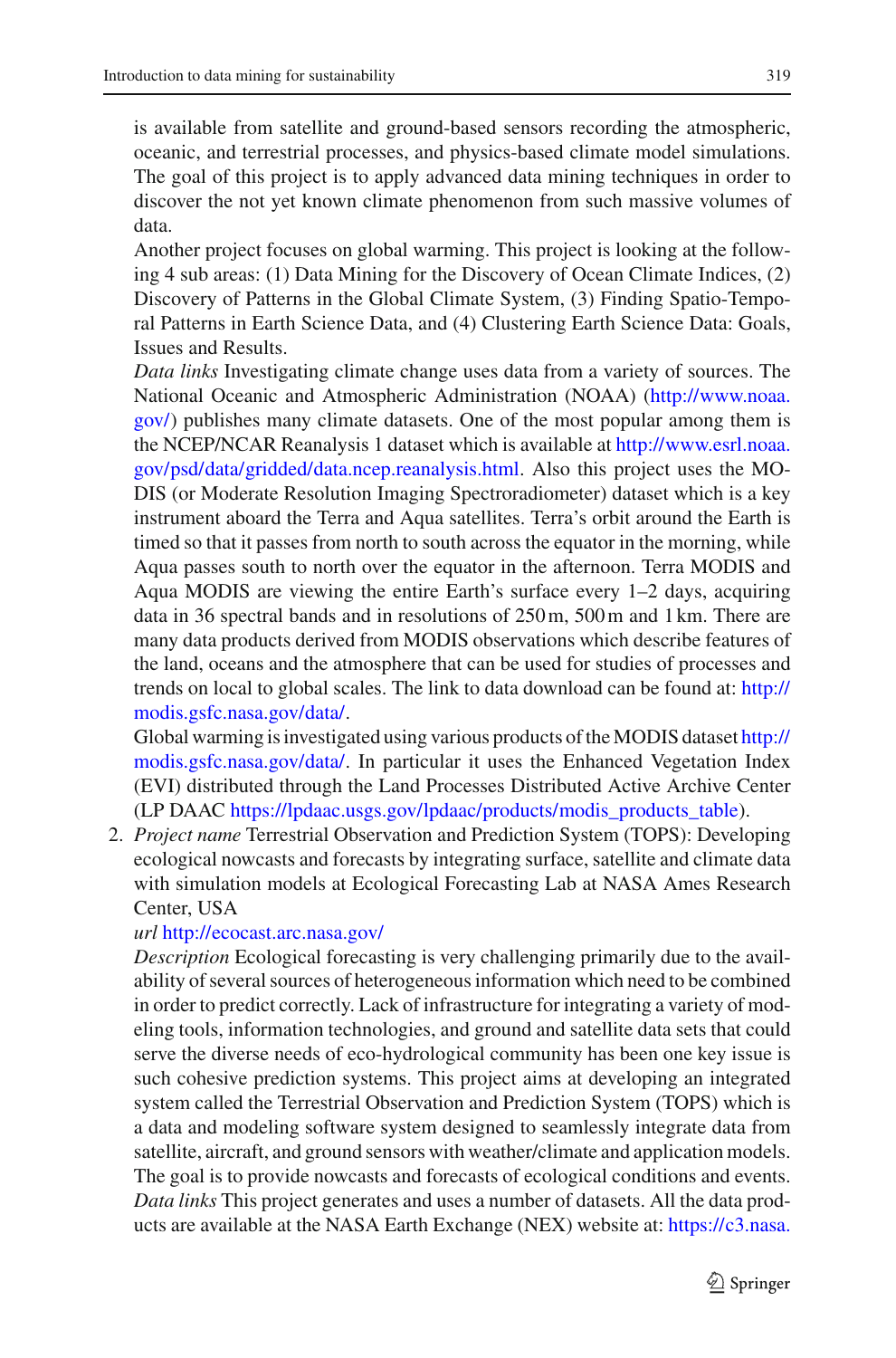[gov/nex/.](https://c3.nasa.gov/nex/) This is a great resource for data mining practitioners who are interested in working in the area of climate/earth sciences.

3. *Institute name* Sustainability Research Institute, School of Earth and Environment, University of Leeds, Leeds, UK

*url* <http://www.see.leeds.ac.uk/research/sri/>

*Description* The Sustainability Research Institute explores a wide range of issues including climate change, energy, transport, water, resource use, land use, conservation, cities and communities, business and lifestyles. The research within the SRI is based largely on the environmental social sciences and draws upon aspects of geography, sociology, politics, planning, economics, management, development studies and science and technology studies. Some of the active areas of research are: (1) sustainable development and environmental change, (2) environmental policy, planning and governance, (3) ecological and environmental economics, (4) business, environment and corporate responsibility, and (4) sustainable production and consumption.

4. *Project name* Transportation sustainability research center, UC Berkeley, CA USA *url* <http://www.tsrc.berkeley.edu/About/index.html>

*Description* The TSRC mission is to conduct research, educate, and engage in outreach to improve understanding of the economic, environmental, and social aspects of transportation systems. Reducing vehicle emissions by initiatives related to sustainable transportation is a major goal of TSRC. They have several active projects: (1) Advanced Vehicles and Fuels, (2) Energy and Infrastructure, (3) Goods Movement,  $(4)$  Integrated Land Use,  $(5)$  Transit and Travel Connections, and  $(5)$  Mobility for Special Populations.

*Data links* Some of the datasets for the projects are available at [http://www.tsrc.](http://www.tsrc.berkeley.edu/Resources/data.html) [berkeley.edu/Resources/data.html.](http://www.tsrc.berkeley.edu/Resources/data.html)

5. *Institute name* The Center for BioEnergy Sustainability (CBES) at Oak Ridge National Laboratory Oak Ridge, Tennessee, USA *url* <http://www.ornl.gov/sci/ees/cbes/>

*Description* The Center for BioEnergy Sustainability (CBES) does active research on sustainability of biomass production for conversion to biofuels and bio-based products. Its goal is to use data and analysis to understand the sustainability of current and potential future bioenergy production and distribution and to identify approaches to enhance bioenergy sustainability. This in turn would help decision makers in taking informed decision on bioenergy consumption and production. *Data links* The link <http://www.ornl.gov/sci/ees/cbes/publications.shtml> contains

several publications by the group which contains information about some of the biomass data sources.

6. *Institute name* Centre for Integrated Sustainability Analysis at The University of Sydney, Australia

*url* <http://www.isa.org.usyd.edu.au/index.html>

*Description* The centre for Integrated Sustainability Analysis develops leadingedge research and applications for environmental and broader sustainability issues, bringing together expertise in environmental science, economics, technology, and social science.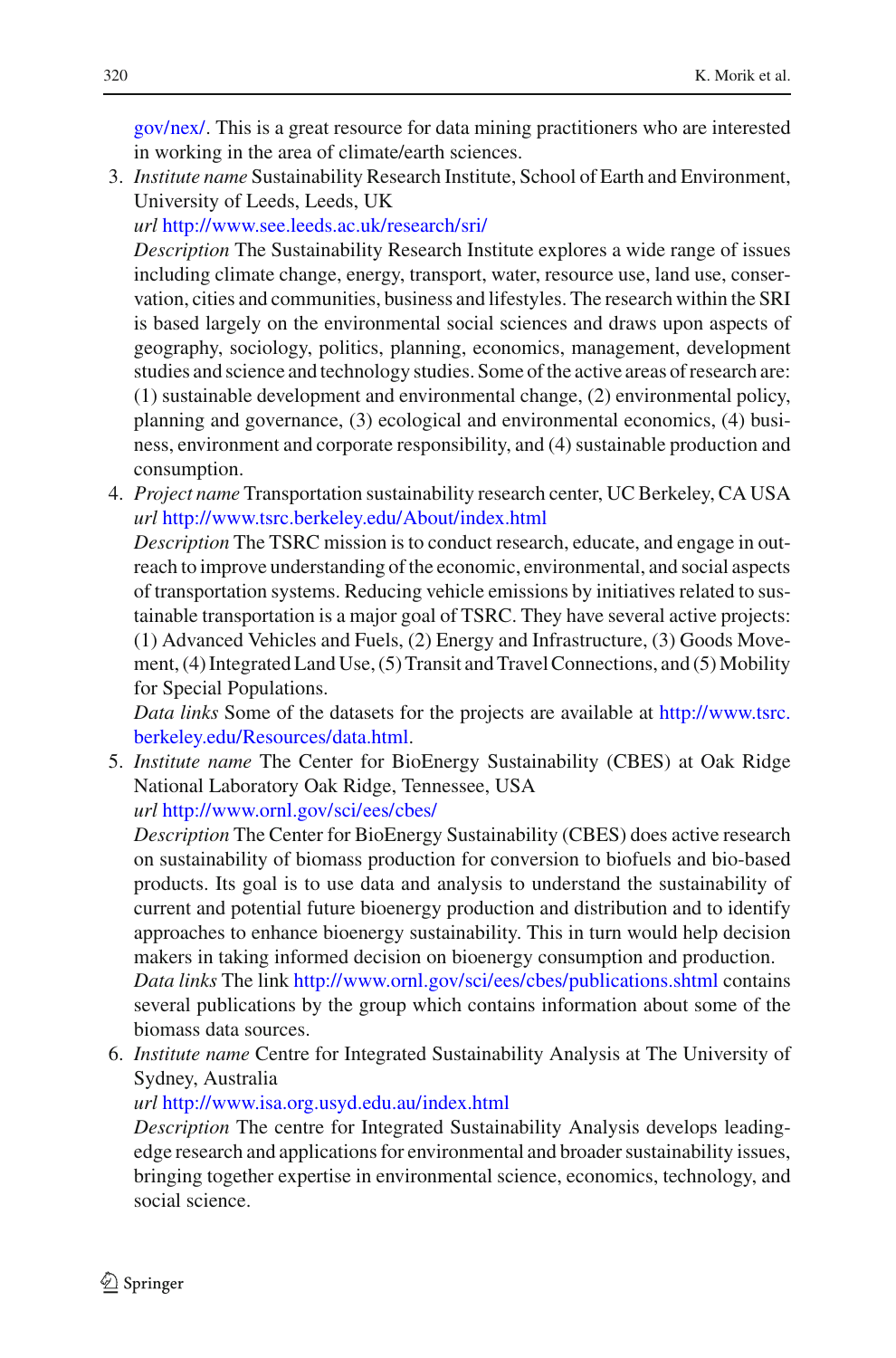7. *Institute name* The International Research Institute for Climate and Society, New York, USA

*url* <http://portal.iri.columbia.edu/portal/server.pt>

*Description* The IRI uses a data driven/science-based approach to enhance society's capability to understand, anticipate and manage the impacts of climate in order to improve human welfare and the environment, especially in developing countries.

*Data links* The IRI/LDEO Climate Data Library contains over a large number of datasets from a variety of earth science disciplines and climate-related topics. The data can be downloaded from: [http://iridl.ldeo.columbia.edu/index.html.](http://iridl.ldeo.columbia.edu/index.html)

There are several other datasets available to data mining researchers which we enumerate below:

- 1. The Earth Simulator Center at the Japan Agency for Marine-Earth Science and Technology publishes publishes several datasets from their simulation studies which are available at [http://www.jamstec.go.jp/esc/download/index.en.html.](http://www.jamstec.go.jp/esc/download/index.en.html)
- 2. Several datasets are available at the Max Planck Institute for Meteorology (Germany). These datasets comprise both observed and model generated data available at: [http://www.mpimet.mpg.de/en/wissenschaft/datensaetze.html.](http://www.mpimet.mpg.de/en/wissenschaft/datensaetze.html) The link <http://www.mpimet.mpg.de/en/links.html> contains information for several institutes who publish datasets on climate, observed as well as simulated.
- 3. The German Research Centre for Geosciences (GFZ) offers tools and several data collections: GEOFON Global Seismic Monitor (seismology); Geomagnetic Observatory Niemegk (Earth magnetic field); ICDP Scientific Drilling Database (results from scientific drilling); ICGEM—International Centre for Global Earth Models (geodesy and gravimetry); ISDC—Information System and Data Center (geodetic satellite missions); WSM—World Stress Map (tectonic stress vectors), available at: [http://www.gfz-potsdam.de/portal/gfz/Services/Forschungsdaten.](http://www.gfz-potsdam.de/portal/gfz/Services/Forschungsdaten) The Centre participates in the Earth Observation System (EOS), which focuses on ice and ocean, processes of the land surface, and disaster management. EOS offers data as well as tools and papers at: [http://helmholtz-eos.dlr.de/start\\_en.htm.](http://helmholtz-eos.dlr.de/start_en.htm)
- 4. The NASA Goddard Institute for Space Studies (USA) combines analysis of comprehensive global datasets with global models of atmospheric, land surface, and oceanic processes. It publishes a wealth of data products for many different projects. All the data is available for download at: [http://data.giss.nasa.gov/.](http://data.giss.nasa.gov/)
- 5. The UCAR COSMIC Data Analysis and Archive Center (CDAAC) provides data for climate, space weather and geodetic research. The data is collected from six identical micro satellites, each carrying measurement instruments. Data access is free, but users must submit a data agreement. The data is available at: [http://](http://cosmic-io.cosmic.ucar.edu/cdaac/) [cosmic-io.cosmic.ucar.edu/cdaac/.](http://cosmic-io.cosmic.ucar.edu/cdaac/)
- 6. The VAMOS Ocean-Cloud-Atmosphere-Land Study (VOCALS) is an international program the major goal of which is to develop and promote scientific activities leading to improved understanding of the coupled ocean-atmosphereland system on diurnal to inter-annual timescales. They publish several datasets all of which can be downloaded from [http://data.eol.ucar.edu/master\\_](http://data.eol.ucar.edu/master_list/?project=VOCALS) [list/?project=VOCALS.](http://data.eol.ucar.edu/master_list/?project=VOCALS)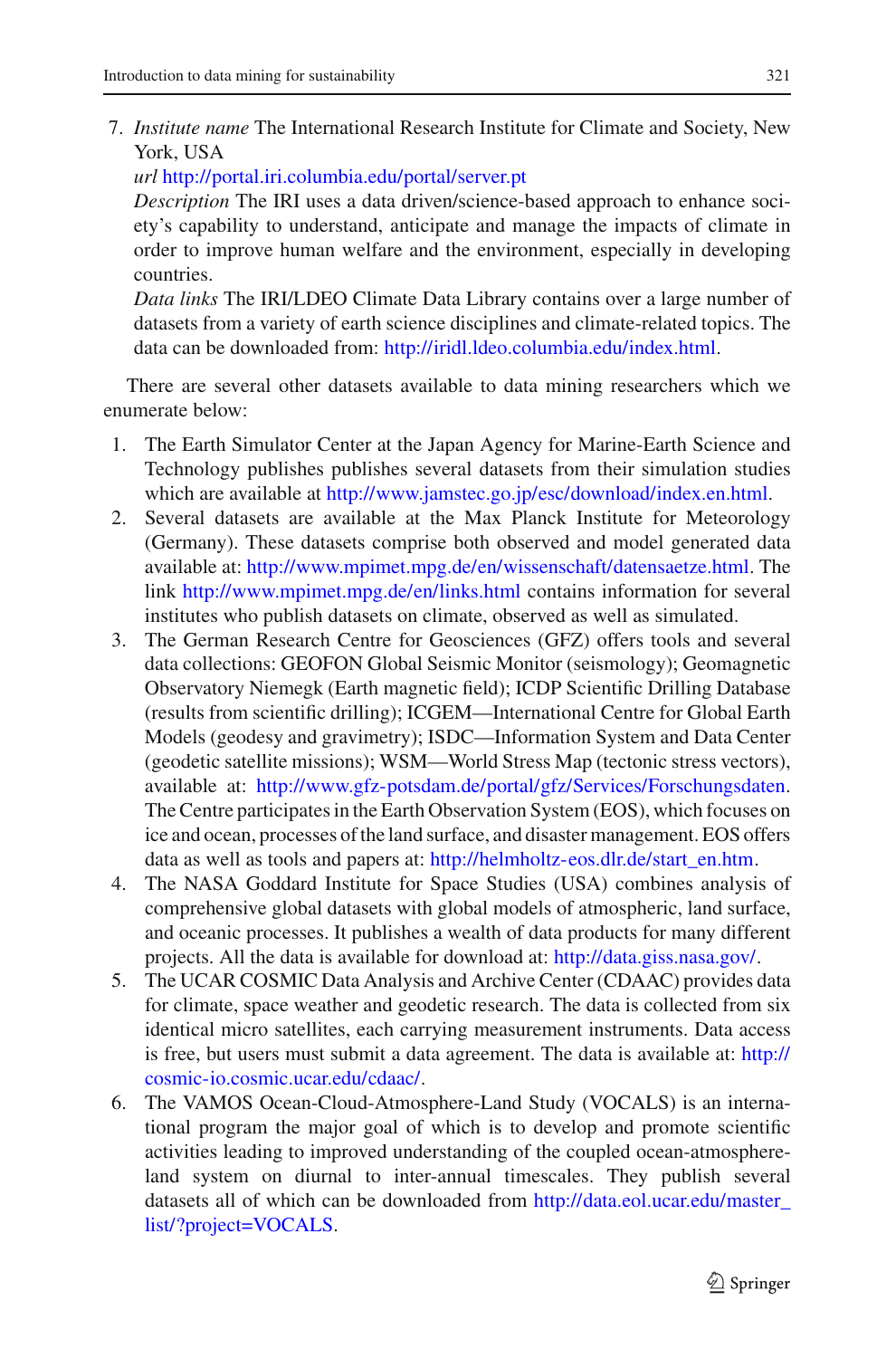- 7. The Climatic Research Unit at School of Environmental Sciences, University of East Anglia, UK develops methods to improve scientific understanding in both past, present and future climate history and its impact on humanity. The center distributes several datasets which can be downloaded from: [http://www.cru.uea.](http://www.cru.uea.ac.uk/cru/data/) [ac.uk/cru/data/.](http://www.cru.uea.ac.uk/cru/data/)
- 8. The Intergovernmental Panel on Climate Change (IPCC) publishes several climate datasets which can be downloaded at: [http://www.ipcc-data.org/obs/index.](http://www.ipcc-data.org/obs/index.html) [html.](http://www.ipcc-data.org/obs/index.html)
- 9. The Royal Meteorological Society publishes temperature and precipitation data of central England and other parts of UK, which can be downloaded from [http://](http://www.rmets.org/weather/climate/datasets.php) [www.rmets.org/weather/climate/datasets.php.](http://www.rmets.org/weather/climate/datasets.php)
- 10. The Joint Institute for the Study of the Atmosphere and Ocean (JISAO) at University of Washington, USA hosts several datasets and scripts to read these datasets. The data is available from [http://jisao.washington.edu/data/.](http://jisao.washington.edu/data/)

# <span id="page-11-0"></span>**4 Overview of this issue's contributions**

The articles of this issue discuss several data mining tasks, namely exploration, mining of periodic patterns, tracing patterns over time, and prediction. Accordingly, a variety of methods is proposed covering matrix factorization, clustering, classification, and regression. The methods face spatio-temporal data and their models are to be understood by domain experts or just citizens. Possibly due to the public nature of many environmental data most of the papers contribute to natural resources and climate issues. The engineering approach is frequently investigated within companies and often constitutes a competitive advantage so that data and methods are not easily published. However, one of the articles in this issue presents a method of energy saving in air traffic [\(Srivastava 2011\)](#page-13-21).

- 1. The paper "Descriptive Matrix Factorization for Sustainability" proposes a new method for *data exploration* based on matrix factorization that enhances the *understandability*. Understanding data is considered a process of detecting influential components, here seen as basis vectors. Constraints guarantee that the basis vectors reside on actual data points and usually at the very extreme. These properties make the results better understandable than those of other decomposition methods. The challenge of *scalability* is answered by a linear-time algorithm. For illustration, *climate* data of the USA and world-wide *electricity consumption* are explored.
- 2. The paper "Mining Periodic Behaviors of Object Movements for Animal and Biological Sustainability Studies" introduces *pattern mining* of time periods that faces the complexity of *spatio-temporal data*. Raw trajectories are not well suited for the analysis. Places, which are visited several times by several animals are selected as reference spots. For each place, a sequence of movements is represented. Periods within these sequences are then determined using Fast Fourier Transform and autocorrelation. The application is in the area of *natural resources*, namely the man[agement](#page-12-12) [of](#page-12-12) [animal](#page-12-12) [population—a](#page-12-12) [topic](#page-12-12) [found](#page-12-12) [important](#page-12-12) [in](#page-12-12) [ecology](#page-12-12) [\(](#page-12-12)Cross et al. [2005](#page-12-12)).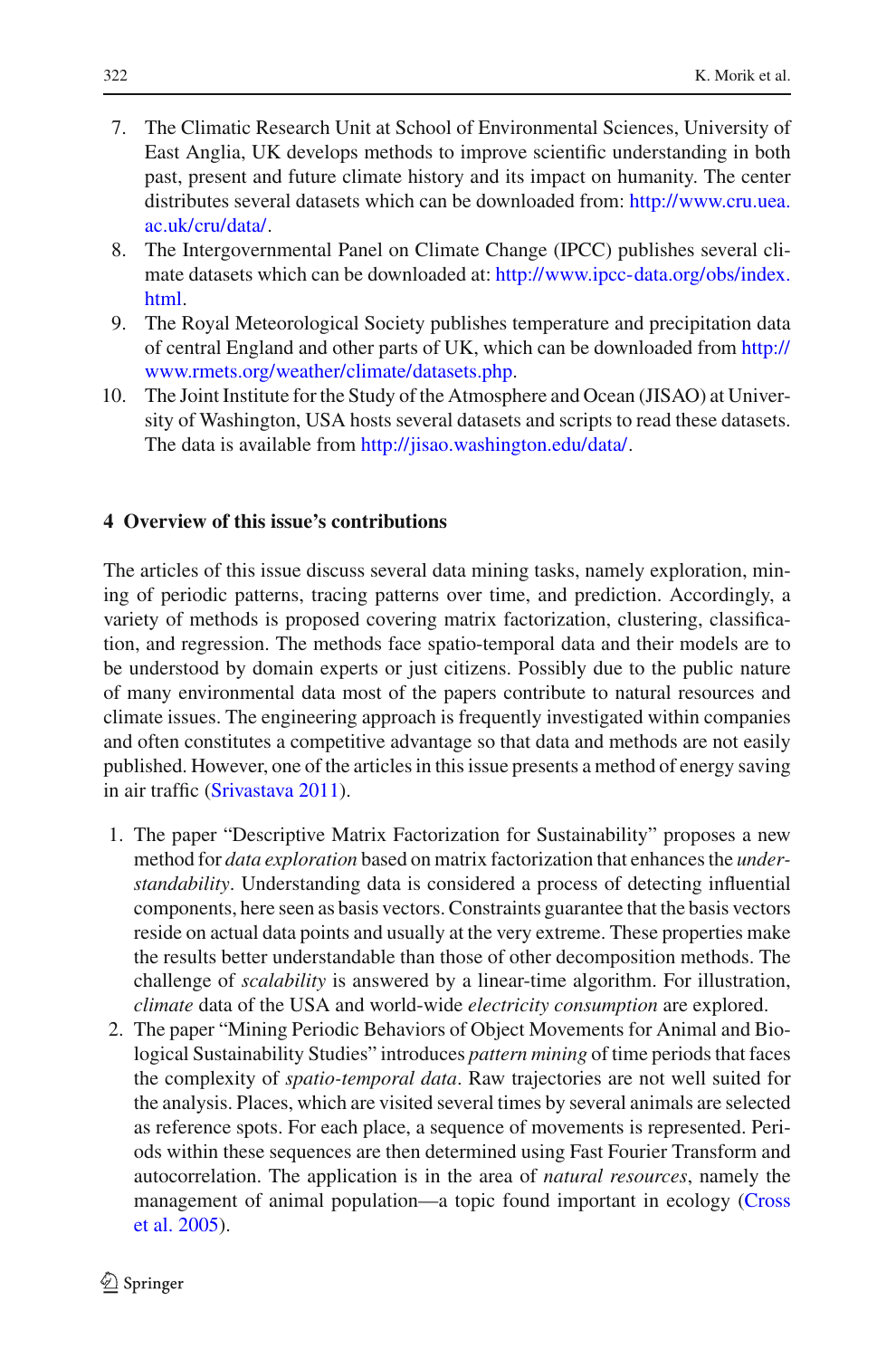- 3. Another aspect of*spatio-temporal patterns*is handled by the paper "Tracing Evolving Subspace Clusters in Temporal Climate Data". As opposed to tracing animals in the previous paper, where the same stork is observed at different places and the behavior of this animal is to be described, this paper investigates behaviors that are given by similar attribute values. Climate situation are not objects in the usual sense but are constituted by certain sets of attribute values. Tracing such *climate situations*, here oceanographic data, is conducted using a *subspace clustering* method.
- 4. The paper "Estimating the risk of fire outbreaks in the natural environment" uses *spatio-temporal data* sampled from areas in Slovenia and enriched by a simulation of weather forecasts. The goal of fire prevention is an instance of saving *natural resources*. The data mining task is *prediction*. Several classification algorithms are evaluated on the environmental data.
- 5. The paper "Greener aviation with virtual sensors: A case study" represents the engineering approach, here the area of energy saving in *traffic*. Data from 84 aircrafts are gathered from more than 1900 flights. The task of data analysis is *anomaly detection*. An ensemble of regressions allows to determine such aircrafts that consume more energy than expected. The method moves beyond threshold methods for the comparison of actual and average consumption. The analysis aims at determining points where the aircraft construction should be enhanced.

## **References**

- <span id="page-12-3"></span>Andrienko GL, Andrienko NV (2009) Interactive cluster analysis of diverse types of spatiotemporal data. SIGKDD Explor 11(2):19–28
- <span id="page-12-2"></span>Andrienko GL, Andrienko NV, Demsar U, Dransch D, Dykes J, Fabrikant SI, Jern M, Kraak M-J, Schumann H, Tominski C (2010) Space, time and visual analytics. Int J Geogr Inf Sci 24(10):1577–1600
- <span id="page-12-8"></span>Bay SD, Schwabacher M (2003) Mining distance-based outliers in near linear time with randomization and a simple pruning rule. In Proceedings of the international conference on knowledge discovery and data mining KDD. pp 29–38
- <span id="page-12-9"></span>Bhaduri K, Das K, Votava P (2010) Distributed anomaly detection using satellite data from multiple modalities. In NASA conference on intelligent data understanding (CIDU'10). pp 109–123
- <span id="page-12-5"></span>Blanke V, Schulze B, Gerighausen U, Küster S, Rothe R, Schulze H, Sineriz M (2007) The power of regeneration: lessons from a degraded grassland. Restor Ecol 15(2):307–311
- <span id="page-12-6"></span>Boriah S, Simon G, Naorem M, Kumar V, Steinbach M, Potter C, Klooster S (2004) Predicting land temperature using ocean data. In: Proceedings of the knowledge discovery in databases KDD
- <span id="page-12-7"></span>Boriah S, Kumar V, Steinbach M, Potter C, Klooster S (2008) Land cover change detection: a case study. In: Proceedings of the knowledge discovery in databases KDD
- <span id="page-12-4"></span>Chandola V, Berjee A, Kumar V (2009) Anomaly detection—a survey. ACM Comput Surv 41(3)
- <span id="page-12-12"></span>Cross PC, Lloyd-Smith JO, Johnson PLF, Getz WM (2005) Dueling timescales of host movement and disease recovery determine invasion of disease in structured populations. Ecol Lett
- <span id="page-12-10"></span>Das M, Parthasarathy S (2009) Anomaly detection and spatio-temporal analysis of global climate systems. In: SensorKDD
- <span id="page-12-1"></span>Dietterich TG (2009) Machine learning in ecosystem informatics and sustainabiility. In: Proceedings of 21st IJCAI. AAAI
- <span id="page-12-11"></span>Ekasingh B, Ngamsomsuke K, Letcher RA, Spate J (2005) A data mining approach to simulating farmers' crop choices for integrated water resources management. J Environ Manag 77:315–325
- <span id="page-12-0"></span>Ferraro R, Sato T, Brasseur G, DeLuca C, Guilyardi E (2003) Modeling the earth system. In: Proceedings of the international geoscience and remote sensing symposium